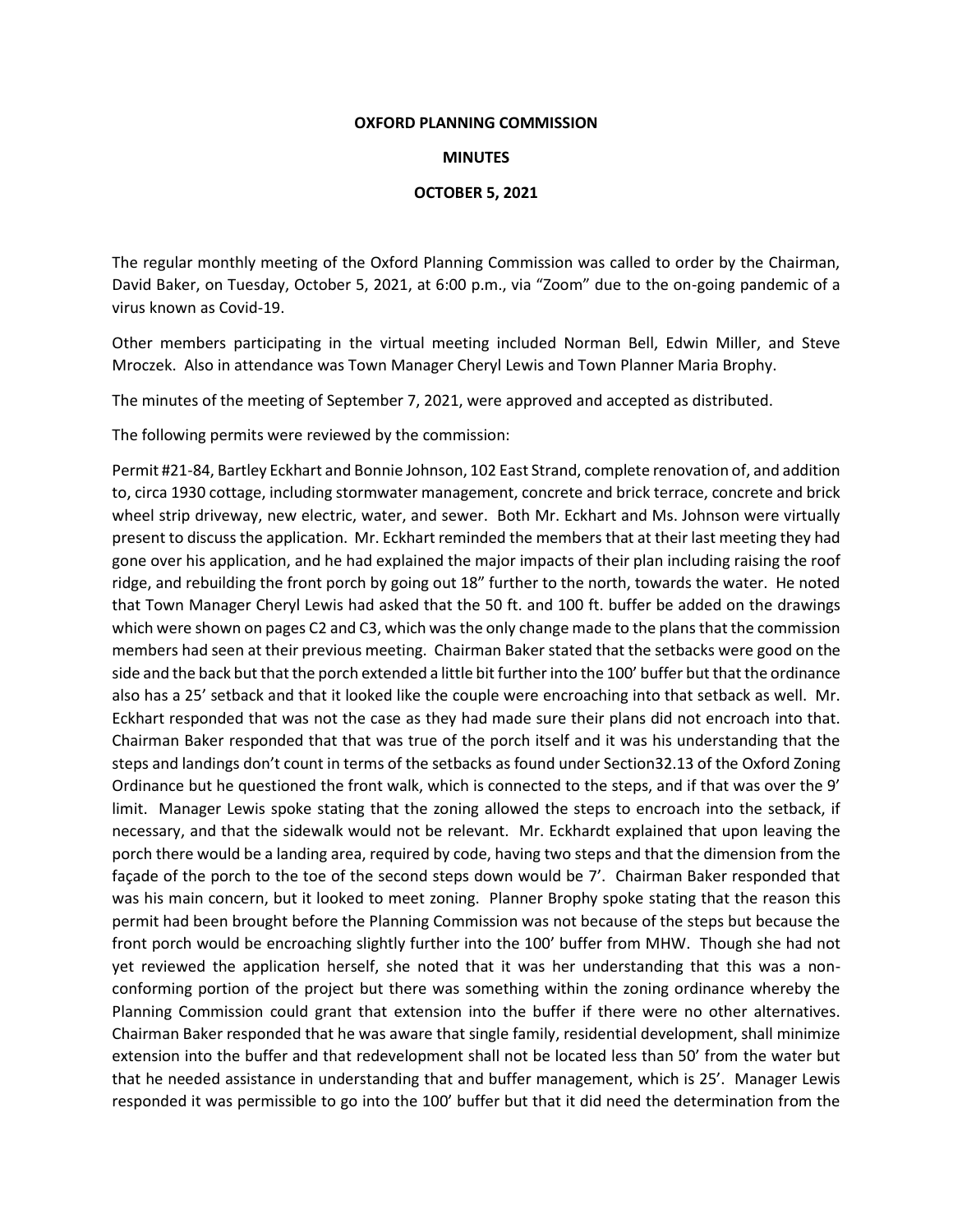group that there was no other alternative place to place that porch, based on the owner's existing porch and his request to extend it and that that was where the Planning Commission needed to make that review and come up with that determination. Mr. Miller asked Mr. Eckhardt if this was the main entrance into his house. Mr. Eckhardt responded that it was and that it was a key element in terms of the Historic District Commission consideration because it was original and that they did not want to remove it. Mr. Miller noted that as an alternative, there was plenty of room on the lot to move the house further back into the property. Chairman Baker responded that was true but there was an extreme hardship here which has a valid concern. Mr. Miller wonder if it would be an extreme hardship for the applicants to move the entire project back. Mr. Eckhart responded that were not going to move the house. Planner Brophy spoke that the owner had just received approval from the HDC for their plans and that the relocation of historic homes is an entirely different ordeal. Manager Lewis added that the HDC also has purview over the location of an historic building. Mr. Miller again questioned if this would be a hardship for the commission to require the applicant to move the entire redevelopment back so that it would not extend into the buffer. Chairman Baker responded that if the Planning Commission were to disapprove the application and suggest that it be taken up by the Board of Appeals, his thought was that the appeal board would immediately state that it meets the requirements for a variance in that it would create a hardship otherwise. He added that the idea of a buffer is to keep water from directly flowing into the bay from this property and that if they were closer than 25' from the water there may be a problem. Mr. Bell asked about other properties along the Strand and if they stuck out further from that which the Eckhart house would extend. Manager Lewis responded that they were staggered but thought the 18" kept it rather consistent with what the Robert Morris Inn has down the Strand. Mr. Bell stated that it appeared 108 and 112 The Strand looked like they were sticking out further and that, to him, the 18" is under the circumstances. At that, Mr. Miller proposed that the Planning Commission approve the applicant's project as presented. The motion was seconded by Mr. Mroczek. Prior to the final vote on the motion, Mr. Bell asked about the porch and its position on the east side and if there was something in the code whereby one could not go beyond the existing building line. Manager Lewis responded that they could and that as long as it is within the setback, they are still ok. A vote was taken and unanimously carried and approved with Chairman Baker abstaining from the vote.

Permit #21-92, Swallows, LLC, 200 Tred Avon Avenue, request for restoration of historic front porch. Architects Christine Dayton and Nick Cappella were virtually present to discuss the application. Ms. Dayton stated that the owner was asking for consideration in restoring an historic porch in the front of the house at 200 Tred Avon Avenue. Mr. Miller pointed out that the porch the applicant wished to restore was depicted in the Douglas Hanks book, "Oxford Then and Now." Chairman Baker noted that it looked like the owner wanted to closely replicate the original porch. Ms. Dayton responded that was correct noting that the lot to the south has a porch that extends 6 ½' out over the front setback, and that they wanted to restore the 200 Tred Avon Avenue porch as closely as they could to the historic photo. Mr. Miller stated that the point here is found under Section 32.10 of the Oxford Zoning Ordinance and questioned if this one porch, on the west side of Tred Avon, established a building line. Chairman Baker responded that that one porch was one, but if one were to look further down the street, one would find all the porches are fairly close to the street and that the original porch at 200 Tred Avon Avenue came out as far as the others. Mr. Miller asked if that would mean every other house on the west side on Tred Avon Avenue could all have porches that stick out that far. Ms. Dayton responded she did not think so but that this property has historic evidence that it was in the location in which they were asking to place it. Mr. Mroczek commented that there were others down the street that are even further out so that the